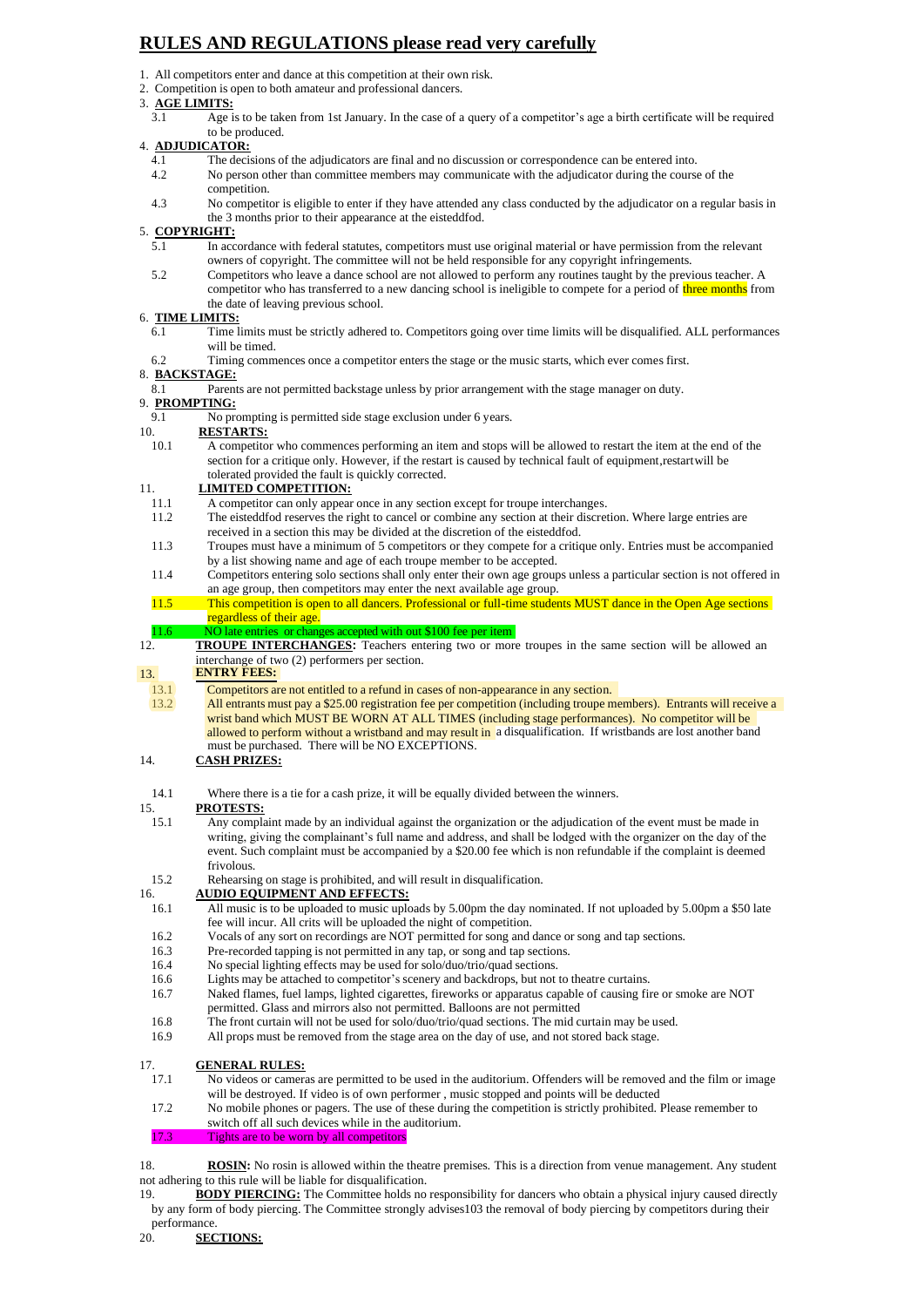- 20.1 Ballet shall be based on classical techniques. In solos, short ballet tutus to be worn by girls; props and accessories **NOT** to be used.
- 20.2 Demi-Character a clear portrayal of a character or story by acting ability and expressive dancing using classical technique. Use of props is permitted.
- 20.3 National a theatrically choreographed presentation of a Folk Dance. Dance, costume and music should be authentic of the country portrayed.
- 20.4 Neo-Classical/Lyrical/Contemporary modern creative styles
- 20.5 Song and Dance any dance style can be used, but no tapping allowed.
- 20.6 Song and Tap dance style shall be tapping only.<br>20.7 Song and Dance/Tap All yocal work must be no
- 20.7 Song and Dance/Tap All vocal work must be performed live by members of the item. If recorded music is used, it must **NOT** contain any speaking or singing throughout the recording. No assistance with singing, this includes teachers or non-members of the group
- 20.8 Jazz shall include Jazz, Disco, Cabaret, and Musical Comedy (Musical Theatre) Styles.
- 20.9 Funk/Hip Hop commercial style as seen on film clips not to have technical jazz aspects. No classical lines. Must only appear in Hip Hop/Funk sections.
- 20.10 Music Theatre a theatrically choreographed presentation of a music theatre or Broadway show item. This may or may not be lip synced
- 20.11 Voice Over: any dance style can be used.

# 22. **AGGREGATES:**

22.1 Aggregate points will be awarded to competitors gaining 1st, 2nd, 3rd, or HM in open solo sections. To be eligible for an aggregate a competitor must have a minimum of 6 points. Points are as follows:

1st=5 points, 2nd=3 points, 3rd=2 points, HM=1 point In the case of a tie, a count back will occur.

# 23. **CHAMPIONSHIPS:**

Championships will be offered at each regional competition as follows:

## **MUSIC THEATRE CHAMPIONSHIP - COROWA**

Two dances to be performed.

A) Song and Dance /Song and Tap/ Musical Theatre , B) Jazz or Tap

To qualify competitors must have performed in both corresponding OPEN sections that they will perform in this championship AND JAZZ IMPROVISATION

#### **TAP CHAMPIONSHIP: KYABRAM**

One dance to be performed

Two tempo (slow into fast) routine to be performed without leaving the stage. To qualify competitors must perform in OPEN tap solo and another OPEN solo section in their own age group tap

improvisation

#### **CLASSICAL CHAMPIONSHIP: RUTHERGLEN**

Two dances to be performed

A) Classical Ballet, B) Demi-character

To qualify competitors must perform in both OPEN Demi-character and OPEN Classical sections in their own age group and classical improvisation

### **JAZZ CHAMPIONSHIP:**

Two dances to be performed.

A) Jazz, B) J Funk/Hip Hop

To qualify competitors must have performed in both corresponding OPEN sections that they will perform in this championship and hip hop improvisation

## **MODERN CHAMPIONSHIP:**

- Two dances to be performed<br>A) Neo-classical/lyrical sol
- Neo-classical/lyrical solo, B) Contemporary solo.
- B) To qualify competitors must have performed in both corresponding OPEN sections that they will perform in this championship and lyrical improvisation

#### **ANY STYLE CHAMPIONSHIP :**

- A) CLASSICAL, LYRICAL, NEO-CLASSICAL, DEMI CHARACTER, CONTEMPORARY, NATIONAL
- B) JAZZ, TAP, HIP HOP, SONG AND DANCE, SONG AND TAP, MUSICAL THEATRE Contemporary improvisation

No dances that have been performed in a qualifying section are to be repeated in the

championships.

#### Points from improvisation will go towards championship

24. The Committee reserves the right to amend or refuse any entry on any grounds. Any competitors, relative or a teacher who approaches an adjudicator without the presence of a Committee member before or during the competition will cause disqualification of their own student.

25. The Committee reserves the right to refuse any entry.

# **TIME LIMITS SOLOS** (Classical, Demi-Character, National, Neo/Lyrical, Contemporay Jazz, Music Theatre, Tap, Own Choreography, Funk/Hip Hop, Voice Over) **3 minutes SONG & DANCE/SONG & TAP 4 minutes DUO/TRIO/QUAD 3** minutes<br>**DUO/TRIO/OUAD SONG & DANCE/SONG & TAP** 4 minutes **DUO/TRIO/QUAD SONG & DANCE/SONG & TAP CHAMPIONSHIP – All solos except for Tap Champ & Song & Dance/Tap 3 minutes Tap Championship 4 minutes Song & Dance/Tap (Music Theatre Championship) 4 minutes 4 minutes 5 minutes TROUPES 5 minutes**

### **ENTRY PRICES**